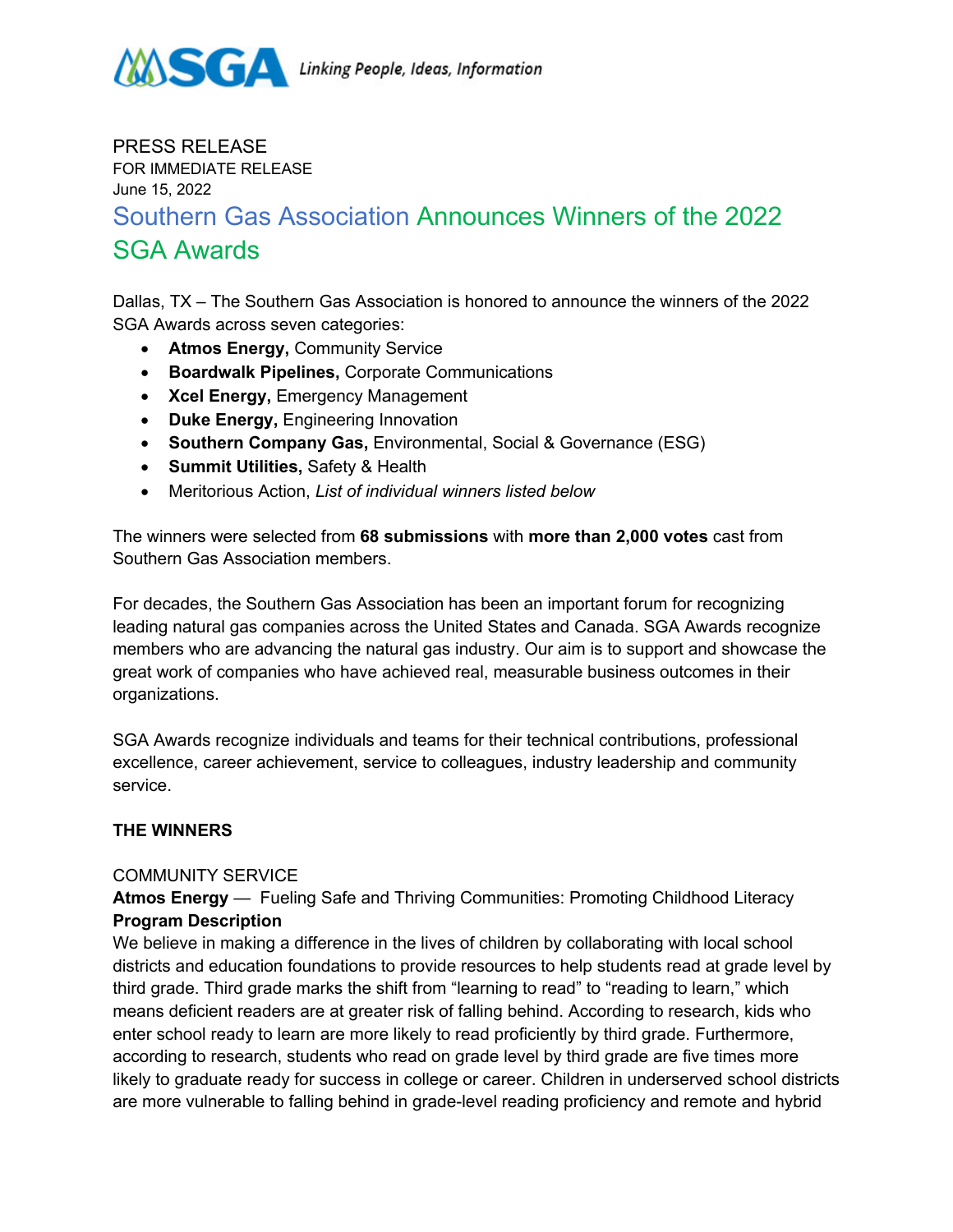

learning necessitated by the COVID-19 pandemic has exacerbated these vulnerabilities to an even greater degree.

To improve third-grade literacy scores, Atmos Energy partners with United to Learn, United Way of Metropolitan Dallas, and many other nonprofit organizations dedicated to this cause. Atmos Energy also partnered with local education foundations to provide book vending machines to local school districts. Book vending machines hold up to 300 books and provide a variety of different types of books from beginner to advanced reading elementary levels. In addition to providing students easy access to literature, they also serve as a great reward system for kids for good behavior, good grades, and good attendance.

#### **Results/Response to the Program**

Among our many partnerships to promote childhood literacy, our support for United to Learn provides one tangible example of the impact we're making. Since 2020, Atmos Energy has partnered with United to Learn to sponsor its annual Learning Launch program. Learning Launch equips teachers in 47 Dallas ISD elementary schools with critical learning resources that are not addressed through limited public school budgets, including physical objects that aid understanding of writing, books organized in levels of difficulty for an emergent reader, tables, and rugs. At this year's kickoff event at Harllee Elementary School, we presented United to Learn with a \$50,000 donation to benefit Learning Launch, which will help support 26,100 students and more than 2,100 educators. We will also offer our employees volunteer opportunities to help United to Learn with their childhood literacy efforts.

## CORPORATE COMMUNICATIONS

# **Boardwalk Pipelines** — Coffee with Stan

#### **Program Description**

Every month, Boardwalk's CEO, Stan Horton, hosts a virtual coffee chat with a group of employees to discuss company culture and initiatives. Boardwalk's first Core Value is People. We prioritize the employee experience and are committed to investing in the success of our employees. A key part of that strategy is our open-door policy, which means that employees can always voice their questions, issues, or suggestions to Stan or any member of his management team. As a way to open up the lines of communication between employees and Boardwalk's CEO, employees are asked to bring a question with them to ask Stan during the meeting.

#### **Results/Response to the Program**

This program initially began as Lunch with Stan in August 2011 but was adapted during the COVID-19 pandemic to a monthly virtual coffee chat. Stan has connected with hundreds of employees throughout the course of this program. This program is well received by employees, and they appreciate how dedicated Stan is to getting to know everyone at the company.

EMERGENCY MANAGEMENT **Xcel Energy** — Marshall Fire Emergency Response **Program Description**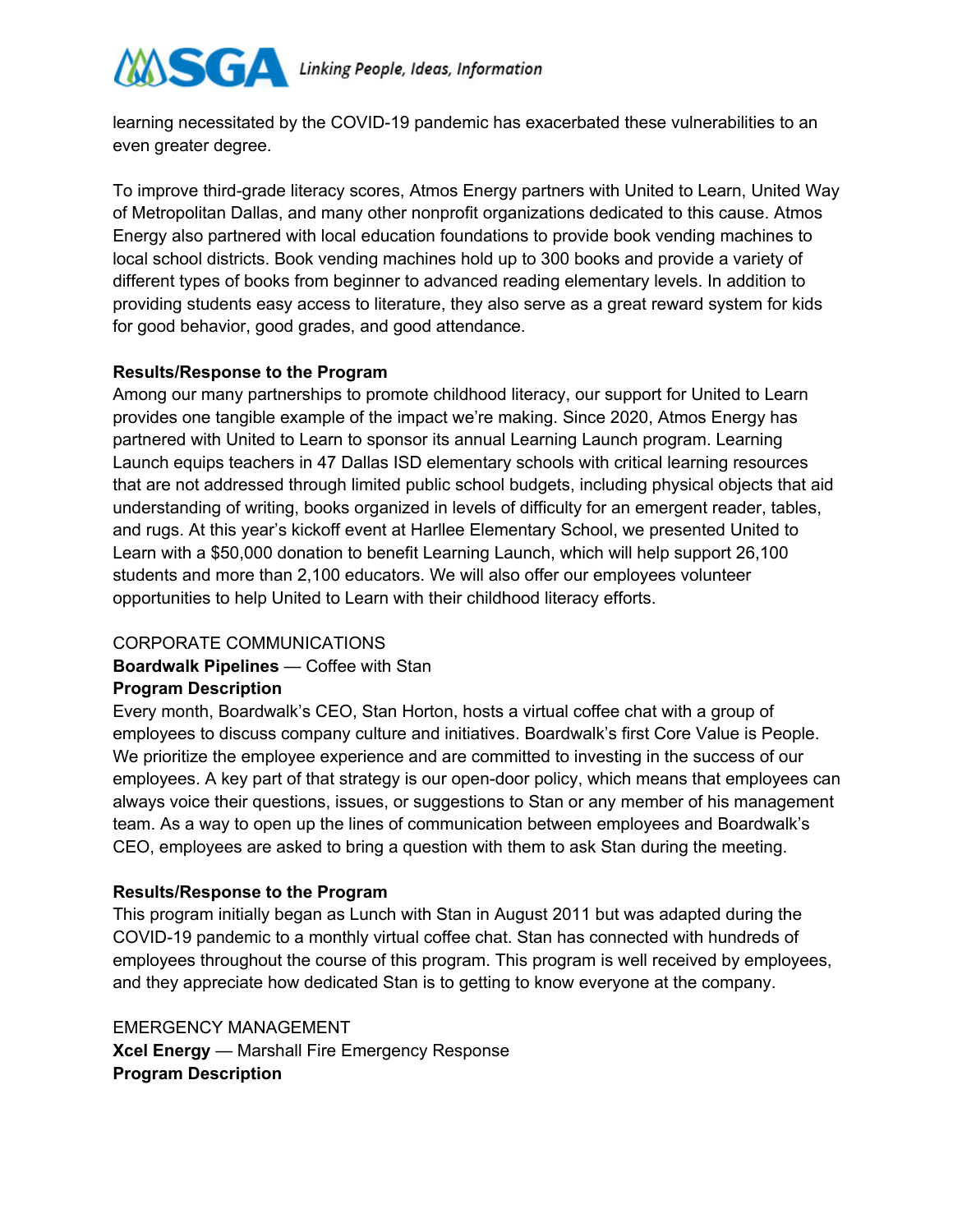

In a matter of hours, the Marshall Fire burning south of Boulder destroyed more homes than any wildfire in Colorado state history. Highwinds pushed the flames east, engulfing entire subdivisions and forcing tens of thousands of Coloradans to leave their homes. Emergency response and restoration efforts for the community were an essential part for Xcel Energy and their customers. Xcel Energy's emergency response and operational excellence were key to our employees, contractors, mutual aid, and customers during the Marshall Fire.

### **Results/Response to the Program**

Due to the wildfire, we were asked by local emergency managers to turn off natural gas service to customers in the towns of Superior, Louisville, Boulder, and Broomfield Colorado. Close to 13,000 customers lost gas service. We worked with city officials and the Red Cross to find ways to support those customers and are offering electric heaters to help them keep their homes and businesses warm. Getting natural gas service restarted for 13,000 customers was extremely challenging and time-consuming with weather conditions and home loss. We requested mutual aid from American Gas Association, Southern Gas Association, and our industry partners to assist in that endeavor which we had many companies support the overall restoration and relight response which included:

- 1. Southern Company Gas
- 2. Atmos Energy
- 3. Black Hills Energy
- 4. LG&E
- 5. CenterPoint Energy
- 6. Piedmont Natural Gas
- 7. Duke Energy
- 8. ONE Gas
- 9. Colorado Natural Gas
- 10. Colorado Springs Utilities
- 11. KS Energy Services

Total Premise Count: 12,894 – Total Loss: 956 Resources: 1,009

• 450 Internal, 170 Mutual Aid, 389 Contractor

Region Updates

- Region 1 1,860 Customers Total Loss: 95
- Region 2 2,560 Customers Total Loss: 292
- Region 3 776 Customers Total Loss: 340
- Region 4 1,986 Customers Total Loss: 89
- Region 5 2,900 Customers Total Loss: 0
- Region 6 344 Customers Total Loss: 0
- Region 7 1,393 Customers Total Loss: 0
- Region 8 150 Customers Total Loss: 0
- Region 9 786 Customer Total Loss: 140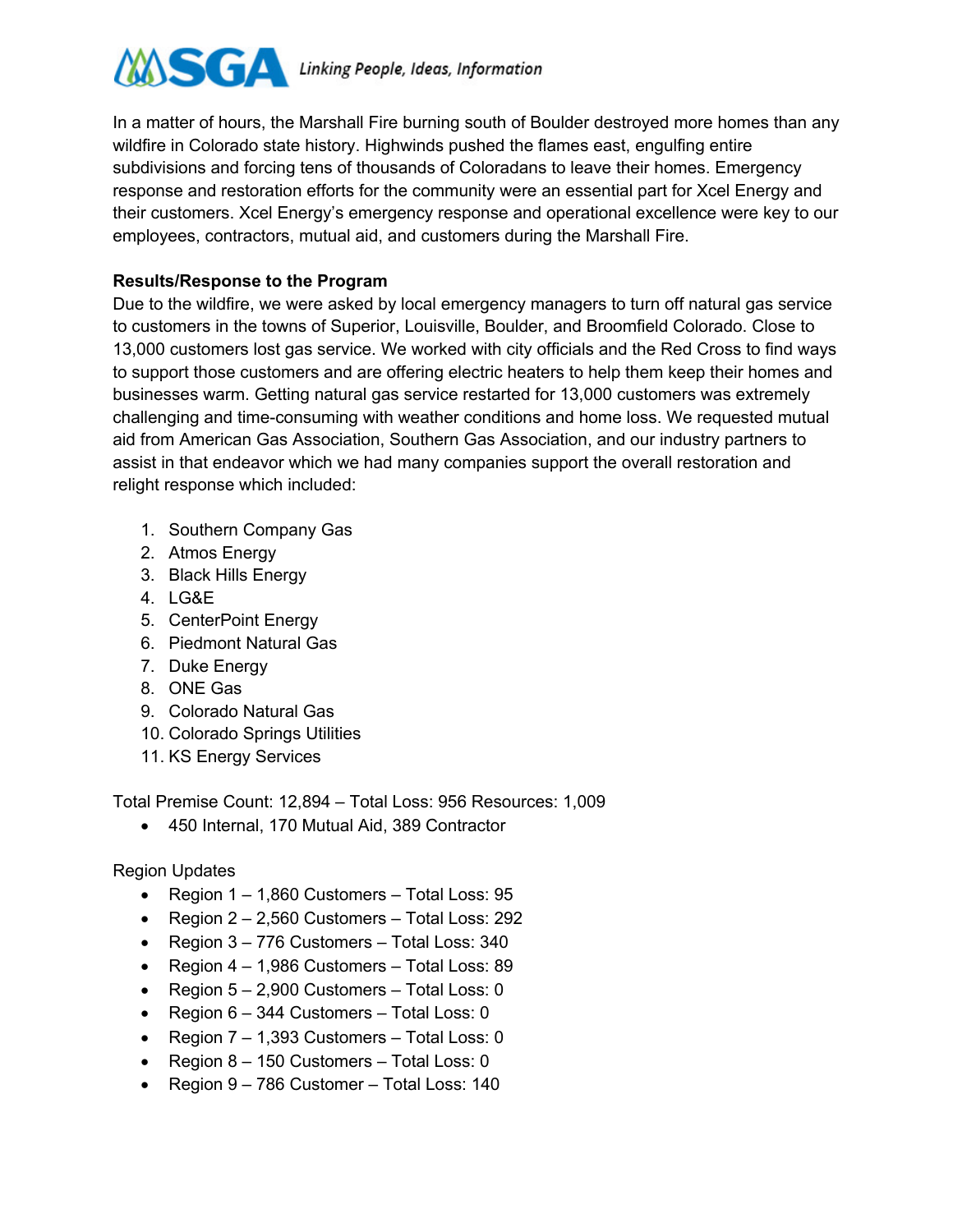

Within five days of the impact to the fires, the response team had made 100% of relight attempts to homes that were lifted from evacuation orders and customers that were able to go back to their homes. The wildfire also impacted one of our natural gas compressor stations that supports the gas system in Summit and Grand counties. To decrease the amount of natural gas being used by furnaces in the area and keep the system up and running, we needed to implement controlled power outages for approximately27,000 customers last night. Fortunately, crews were able to access that compressor station last night and we have been able to fully restore all those customers.

#### ENGINEERING INNOVATION

**Duke Energy** — PAR tool for Emission Control for Duke Energy Natural Gas Business Unit **Program Description**

The NGBU has started the process and development work to be the first Natural Gas LDC to achieve and prove Net Zero Methane Emissions using measurement rather than desktop calculations that is the current industry standard. The NGBU is utilizing satellite, among other advanced methane detection technologies, to detect methane emissions on the natural gas distribution system. The NGBU has partnered with Accenture and Microsoft to develop a product that will establish a platform that ingests and measures baseline emissions, prioritizes methane emissions detected via leak detection technology, and enables field response and data capture to identify and repair leaks to reduce fugitive emissions. The PAR Tool (pinpoint, assess, repair) is a work order management tool in which prioritized plumes identified by satellite are dispatched to field technicians for validation. If a leak is found, technicians are providing details to PAR as well as creating conditions in ARM, which is the leak system of record. The PAR tool will expand to provide alerts for a variety of emission-type events, such as, leaks on LNG facilities and regulator stations.

#### **Results/Response to the Program**

Duke Energy NGBU team's efforts are helping the company achieve its overall environmental safety and net-zero emissions goals — specifically by using satellite technology to identify, measure and mitigate natural gas leaks that occur within our overall system. This effort is groundbreaking – it's a first-in-the-industry leak detection program designed to "find it, fix it faster," clear existing leak inventories, and keep them at low- to near-zero levels to reduce our overall methane emissions.

#### ENVIRONMENTAL, SOCIAL & GOVERNANCE (ESG)

**Southern Company Gas** — Next Generation Natural Gas Initiative (NextGenGas) **Program Description**

(NextGenGas) strategy, a key component of our Net Zero Pathway, focuses on leveraging our company's market influence, collaborative drive, and low-carbon ambitions to accelerate meaningful emissions reductions across the natural gas value chain. At its core, this strategy focuses on supporting and accelerating the market for low-emissions, differentiated natural gas products (what we have termed NextGenGas) in order to advance our sustainability goals while delivering clean, reliable, and affordable energy to our customers.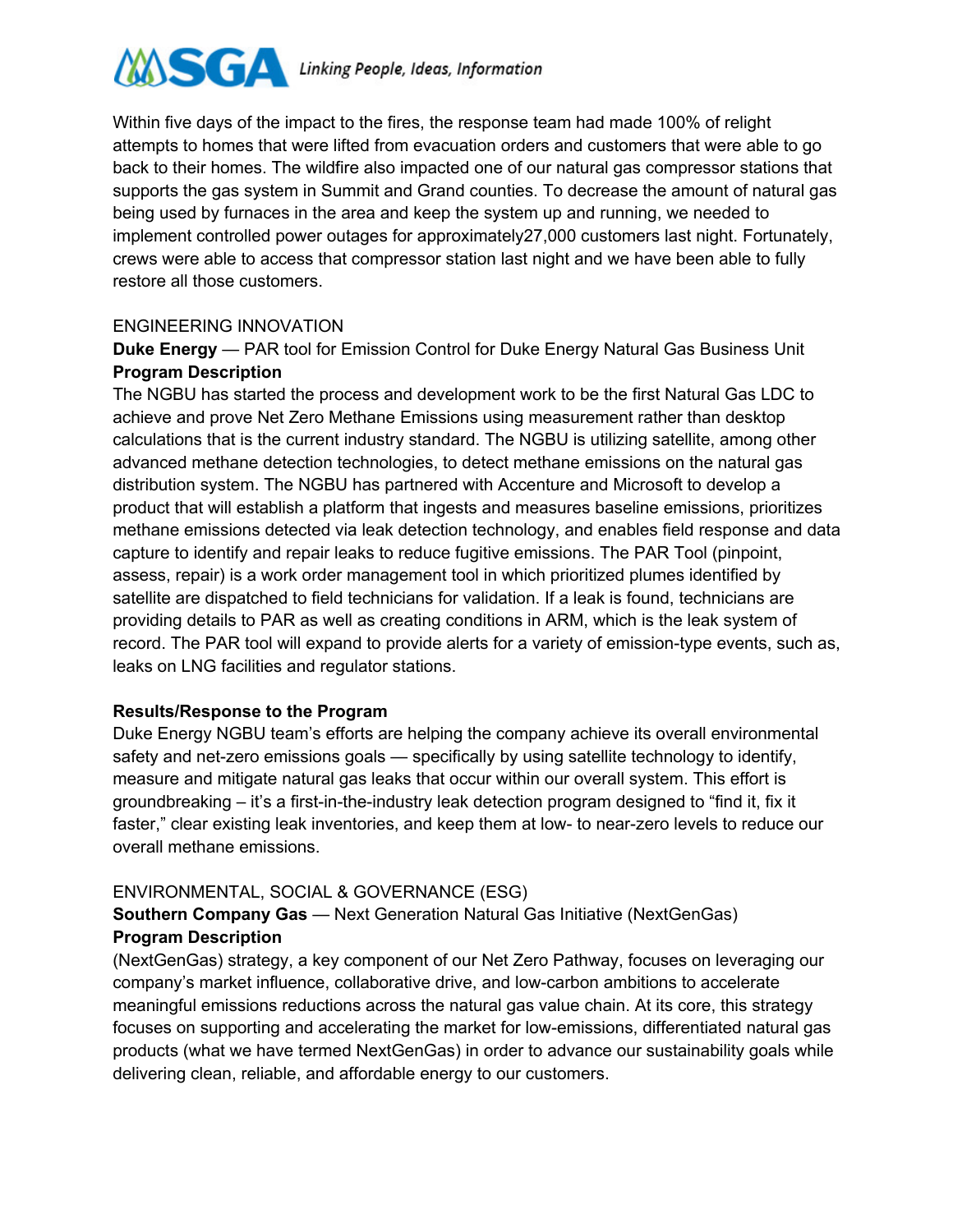

As part of our 2021 efforts supporting our NextGenGas strategy and to advance what we believe to be a critical solution for achieving industry-wide emissions reductions, we stood up a collaborative of likeminded local distribution companies – (the NextGenGas Coalition) – to share best practices and knowledge in pursuit of advancing the NextGenGas marketplace.

Since formation in early 2021, the NextGenGas Coalition has convened monthly for members companies to share current experiences, market updates, and identified best practices in the NextGenGas marketplace. In addition, members of the Coalition have worked both individually and collaboratively to share their perspectives on NextGenGas with external industry and regulatory groups, providing educational opportunities to key stakeholders in the marketplace on relevant benefits, barriers, and efforts underway.

#### **Results of/Response to the Program**

With the NextGenGas market continuing to quickly evolve, the creation of the NextGenGas Coalition has been well received by a wide variety of participating gas utilities as they work to advance their individual ambitions related to NextGenGas adoption and navigate the commercial and regulatory barriers and opportunities presented by this nascent market.

Since the creation of the NextGen Gas Coalition, membership has grown to a total of eleven member companies represented by over 40 individuals.

Throughout 2021 and to date in 2022, the Coalition has presented the topic of NextGenGas to six major industry organizations: The American Gas Association, Edison Electric Institute, the National Association of Regulatory Utility Commissioners, One Future, and The Energy Solutions Center.

## SAFETY & HEALTH

## **Summit Utilities** — VIDEO: Parking Safety and Completing a 360-Degree Walk Around **Program Description**

At Summit Utilities Inc. (Summit), the safety of our team members and our communities is a top priority. Summit recognizes that operating vehicles may be one of the most hazardous routine tasks we perform. How we park our vehicles is an important part of safe driving. While analyzing our safety data, we discovered trends regarding backing and parking-related motor vehicle accidents. To prevent further incidents and to educate our team, Summit worked with our Operations Teams to develop a safety video. This video demonstrates our three different parking options and explains the significance behind the 360 Walk Around procedure. The 360 Walk Around procedure requires team members to completely walk around their vehicle prior to use. During this walk around, team members look for unsafe driving conditions, clear paths of travel, and make sure that the vehicle is in safe operating condition. Most importantly, the 360 Walk Around represents the idea that safety should be considered from all levels and angles— 360 degrees. Our team members spend a lot of time on the road and this helpful video helped remind everyone that completing a 360 Walk Around inspection to check for unsafe conditions is just one of the many proactive tools we use to prioritize a safety-first culture.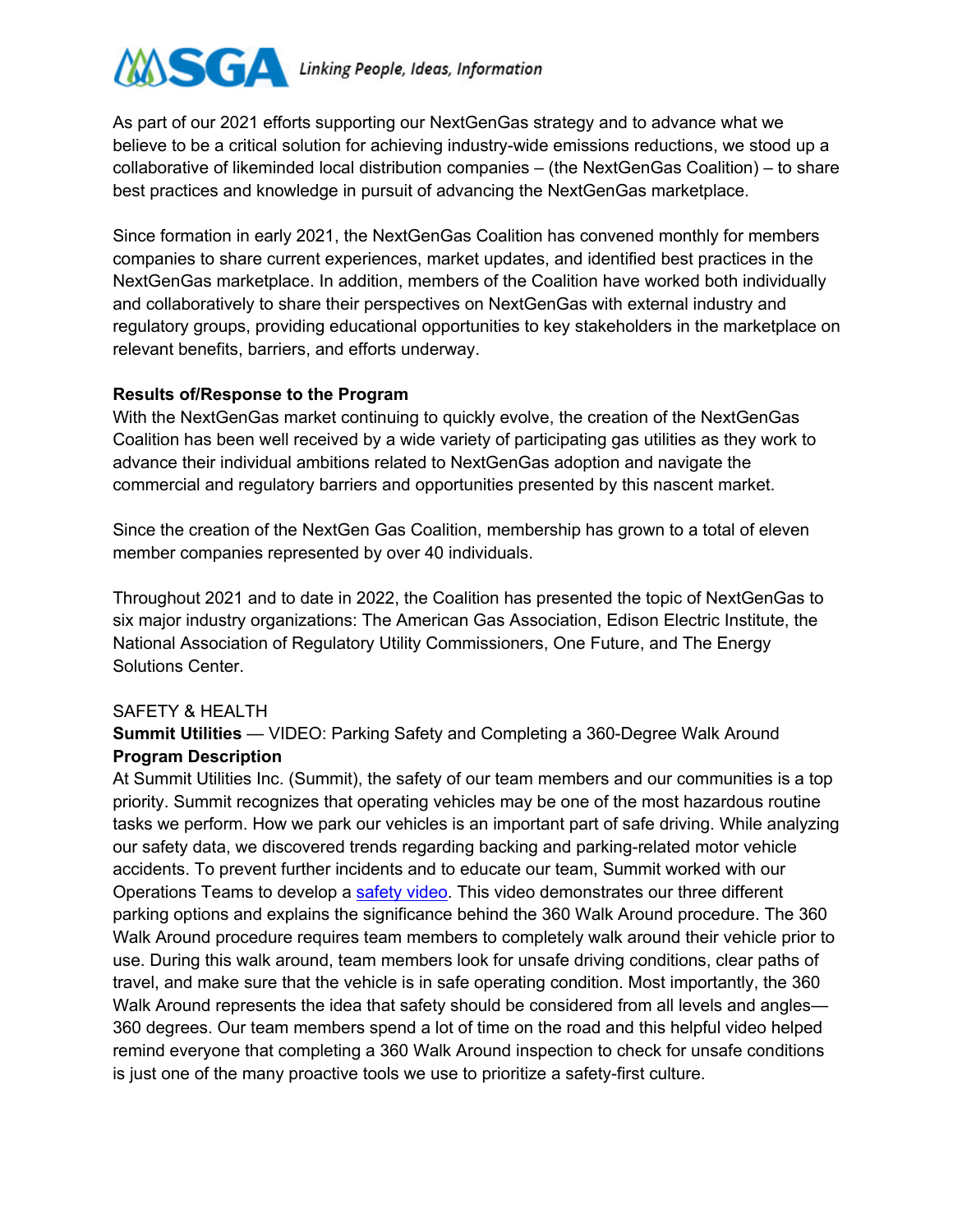

#### **Results of/Response to the Program**

This safety initiative has benefitted Summit team members, our customers, and members of the public. We used this video to educate 184 team members on the 360 Walk Around practice. Since the training, we have had 0 employee backing accidents. Educating team members, as well as the public on the 360 Walk Around practice, proved to reduce accidents that could have potentially damaged personal or company property and vehicles.

#### MERITORIOUS ACTION

#### **Meet the Honorees**

SGA's Meritorious Action Award celebrates individuals who have displayed courageous actions to save or attempt to save lives. SGA salutes individuals who have displayed heroic action or quick thinking to save the lives of others. All nominees in this category were honored at the 2022 Awards Ceremony. You can read their heroic stories at https://awards.southerngas.org/merit22

James Craig, *Atmos Energy* Bill Stanley, *Atmos Energy* Darrel Smith, *Atmos Energy* Joey Fontenot, *Atmos Energy* Alex Washington, *Atmos Energy* Calvin Caesar, *Atmos Energy* Justin Wilhelm, *Miller Pipeline* Don Saff, *Miller Pipeline* Roger Fleming, *Miller Pipeline* Dakota Powell, *Miller Pipeline* Michael Shuttleworth, *Miller Pipeline* Dustin Stapleton, *Miller Pipeline* Benjamin Sparks, *SEC* Henry Regalado, *SEC* Ryan Nottingham, *SEC* Emilio Amaya, *SEC* Daniel Murillo, *SEC* Lane Ewing, *Southern Star Central Gas Pipeline* Shane Newby, *Southern Star Central Gas Pipeline* Tyler Ashline, *Southern Star Central Gas Pipeline* John Kearse, *Virginia Natural Gas* Seth Sneller, *Xcel Energy* Sam Tellechea, *Xcel Energy*

View all submissions and the winners at https://southerngas.org/sga-awards

#### **About Southern Gas Association**

Founded in 1908, the Southern Gas Association is the leader in natural gas training and professional development. SGA is a community of natural gas professionals across the U.S.